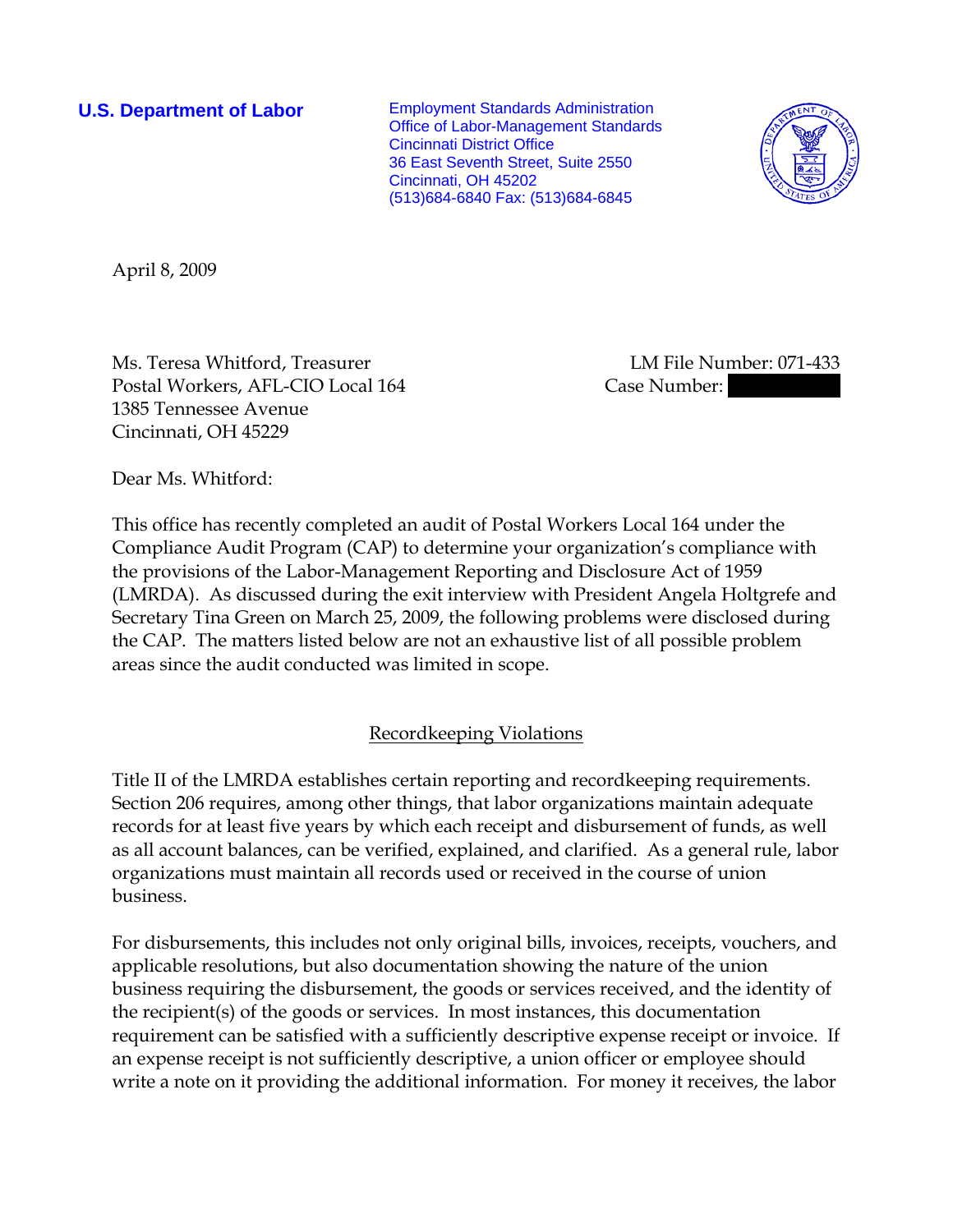Ms. Teresa Whitford April 8, 2009 Page 2 of 4

organization must keep at least one record showing the date, amount, purpose, and source of that money. The labor organization must also retain bank records for all accounts.

The audit of Local 164's 2008 records revealed the following recordkeeping violations:

1. Disposition of Property

Local 164 did not maintain an inventory of tee shirts and gift cards that it purchased, sold or gave away. The union must report the value of any union property on hand at the beginning and end of each year in Item 28 (Other Assets) of the LM-2. The union must retain an inventory or similar record of property on hand to verify, clarify, and explain the information that must be reported in Item 28.

The union must record in at least one record the date and amount received from each item sold or given away.

2. Failure to Record Receipts

Local 164 did not record in its receipts records some payments received for the sale of raffle tickets and tickets to the union's July 27, 2008 picnic at Stricker's Grove totaling as much as \$3,099. Moreover, the Treasurer's Report lists each check paid to the union for picnic tickets, and there is a receipt in the union's records for those payments, but the union did not list individual cash payments in the Treasurer's Report, nor did it maintain a receipt for each cash payment. Union receipts records must include an adequate identification of all money the union receives. The records should show the date and amount received, and the source of the money.

3. Receipt Dates not Recorded

Entries in Local 164's duplicate receipts book reflect the date deposits cleared the bank, but not the date money was received. Union receipts records must show the date of receipt. The date of receipt is required to verify, explain, or clarify amounts required to be reported in Statement B (Receipts and Disbursements) of the LM-2. The LM-2 instructions for Statement B state that the labor organization must record receipts when it actually receives money and disbursements when it actually pays out money. Failure to record the date